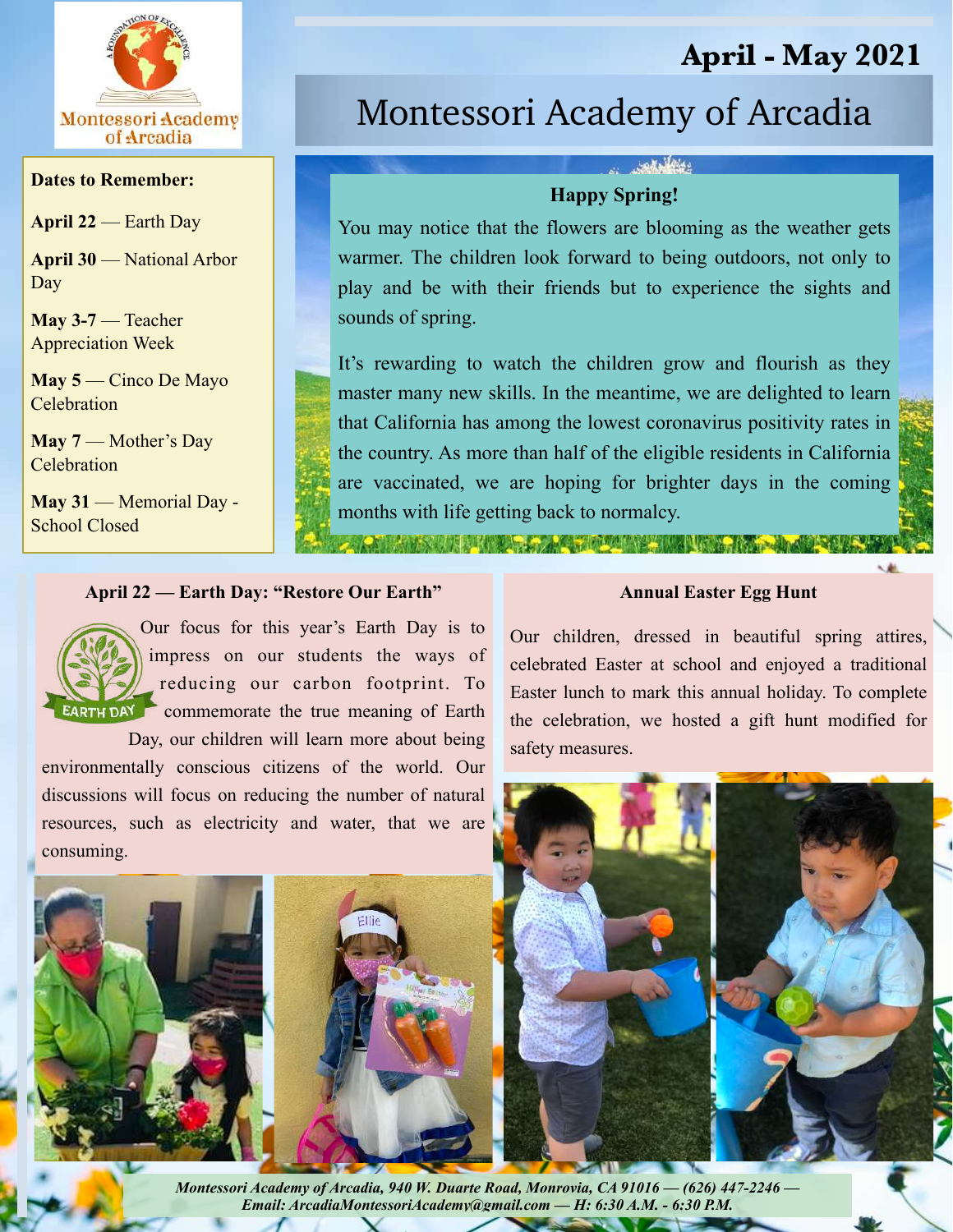#### **April 30 — National Arbor Day**

Each classroom will help plant a tree in our school backyard on April 30 to celebrate National Arbor Day. We have a very well-informed student body that has a great appreciation for the benefits that we get from having trees around us.



## **May 7 — Mother's Day Celebrations**

We are still cautiously moving forward from the pandemic and taking as many safety precautions as needed. Hence, we will not be hosting our annual Mother's Day Breakfast this year, for the second time in a row. Our children will have painting projects they will take home, to show their love and special bond with their mothers and mother figures.

**May 3 – 7 — Teacher Appreciation Week**

Our teachers continually work hard and dedicate themselves to our students' education and growth, especially during the global pandemic. We encourage our students and their families to show their appreciation for all they do. In the past, many students made handwritten cards with special messages to their teachers and have brought flowers from their garden. Thank you to our teachers!



## **May 5 — Cinco de Mayo**



Our children will be celebrating the holiday that commemorates the victory of the Battle of Puebla, to honor Mexican culture and build community solidarity. Students will

participate in festivities with traditional attires, music, crafts, and special studies about Mexican history and heritage. A special authentic Mexican lunch will be served on that day. More details to follow.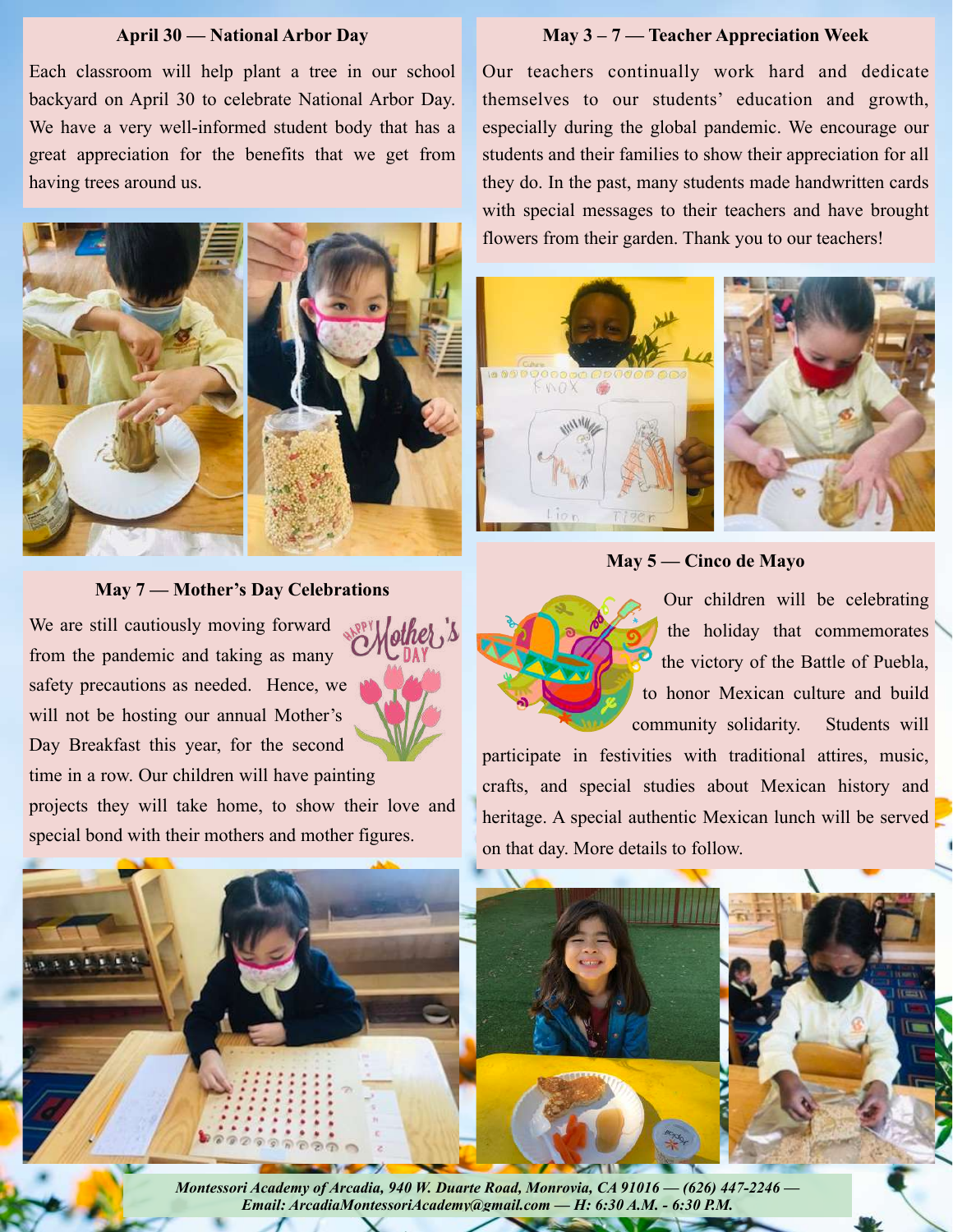### **May 31 – Memorial Day**

The school will be closed on Monday, May 31 in honor of the men and women who died while serving in the United States military.





## **Uniform Donations**

Please remember to donate your child's gently used uniforms to our school. Parents can always contact our office to check the availability and sizes of the donated uniforms.



#### **Celebrating Birthdays at School**

As life resumes back to normal, our children look forward to celebrating birthdays with their friends at school. Please remember that all birthday treats must be individually wrapped so that the children can take them home to be opened with their family's guidance. Please do not send treats that have tree nuts or peanuts in them.



## **Updated California Travel Guidelines**

Traveling increases the risk of getting COVID-19 and infecting others in our student population until you are fully vaccinated. For this reason, we kindly ask you to delay non-essential travel, until you are fully vaccinated. If you are fully vaccinated, you are not required to test or quarantine before or after travel within the United States unless you have symptoms concerning COVID-19. If you have not been vaccinated, you must get tested 1-3 days before travel and 3-5 days after travel. After travel, selfquarantine for 7 days, even if you have a negative COVID-19 test result. If you did not get tested, selfquarantine for 10 days.